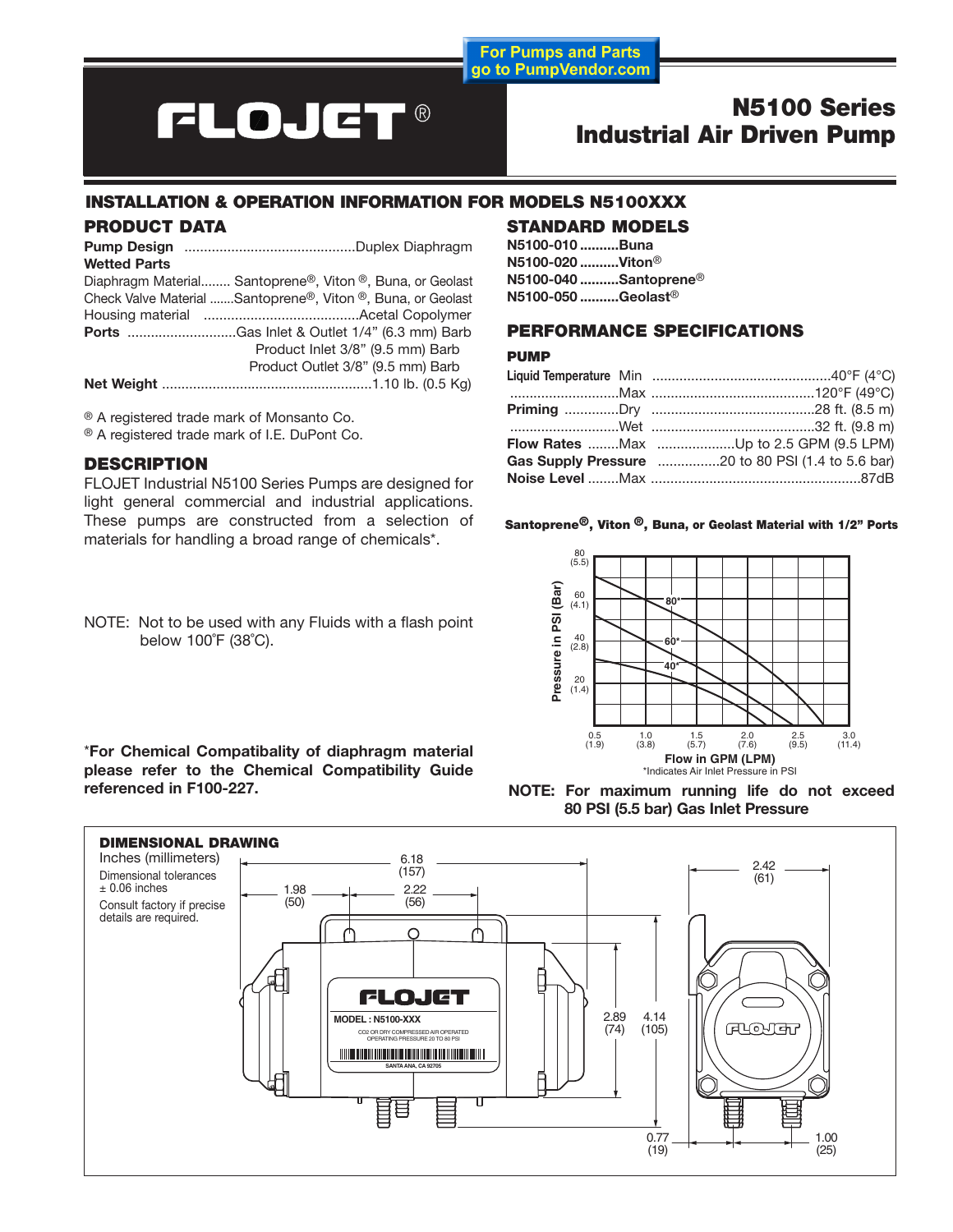# **MOUNTING**

The FLOJET N5100 Series self-priming pump should be mounted in a dry and adequately ventilated area. This pump can be mounted several feet from the tank, above or below the fluid level. For most applications, no more than 4 feet above the fluid level is recommended. **This is not a submersible pump.**

Secure Pump to desired fixture by screws through the mountng bracket. **Ports must be facing down.**

# **HOSE CONNECTIONS**

Product In - Use 3/8" (10 mm), reinforced, flexible, non-collapsible hose or equivalent. Avoid sharp bends that could restrict flow or cause hose to collapse under vacuum.

Product Out - Use reinforced 3/8" (10 mm) I.D. hose for discharge tube.

Gas In - Make sure gas regulator is set at zero. Use reinforced 1/4" (6 mm) hose. connect "Gas In" to gas supply fitting on regulator. If pumps are installed in an enclosed area, it is recommended to connect a hose to the gas discharge port (exhaust) and vent gas to atmosphere. (Requires 'small' exhaust port)



# **PLUMBING**

Use a flexible hose to avoid excess stress on pump ports. DO NOT crimp or kink hose. All hose should be the same size as the pump port fittings.

All fittings must be compatible with fluid being pumped. It is recommended to use plastic fittings only.

The use of check valves in the plumbing system could interfere with the priming ability of the pump. If unavoidable, check valves in the pumping system must have a cracking pressure of 2 PSI or less.

Use a minimum 40 mesh strainer or filter in the tank or pump inlet line to keep large foreign particles out of the system.

#### **OPERATION**

At start-up, regulate gas pressure to desired setting. For most installations 20 PSI (1.4 bar) inlet will be adequate, although DO NOT go below 20 PSI (1.4 bar). Pump will operate according to air supply. Flow and pressure can be adjusted by increasing or decreasing gas pressure to accommodate varying product viscosities, length of lines or other installation conditions. Review flow curves located on page 1 for further assistance. High viscosity fluids and hose length will limit priming distance. **IF PUMP IS T0 BE USED IN HIGH FLOW, LOW PRESSURE APPLICATIONS, ADJUST GAS PRESSURE TO 20 PSI (1.4 BAR) ABOVE DISCHARGE PRESSURE.**

**CONTINUOUS OPERATION AT 120°F (49°C) WILL REDUCE PUMP LIFE.**

#### **AIR MUST BE DRY AND OIL FREE.**

Compressors must have dryers and/or a water separator in the air distribution system. Pumps that fail due to water in the air chamber will not be covered under the limited warranty.

#### **GENERAL SAFETY INFORMATION**

Protect yourself and others by observing all safety information. Follow all safety codes and the Occupational Safety and Health Act (OSHA).



# **DO NOT PUMP GASOLINE OR FLAMMABLE LIQUIDS OR USE WHERE FLAMMABLE VAPORS ARE PRESENT.**

If used with  $CO<sub>2</sub>$  or  $N<sub>2</sub>$  be sure the area is **well ventilated.**

#### **CAUTION:**

Do not clean or service FLOJET pumps, hoses or valves while the system is pressurized. Plastic  $CO<sub>2</sub>$  air inlet ports do not have a check valve. Prior to cleaning or servicing, purge the pump by carefully tilting the pump so ports are facing up and remove suction line from source. Turn air off and disconnect air inlet line. (Brass air inlet ports have a check valve.)

#### **PREVENTIVE MAINTENANCE TIPS**

Tips to help prolong your pump's life.

- If pumping liquid other than water. pump should be flushed with water (if applicable) after every use.
- Before freezing conditions occur, pump must be liquid free.
- If mounting pump in an outdoor environment. shield pump from environmental extremes (i.e. sunlight. water from washdown spray, rain, etc.).
- When using an air compressor, use an inline air dryer placed before the pump to limit water build-up.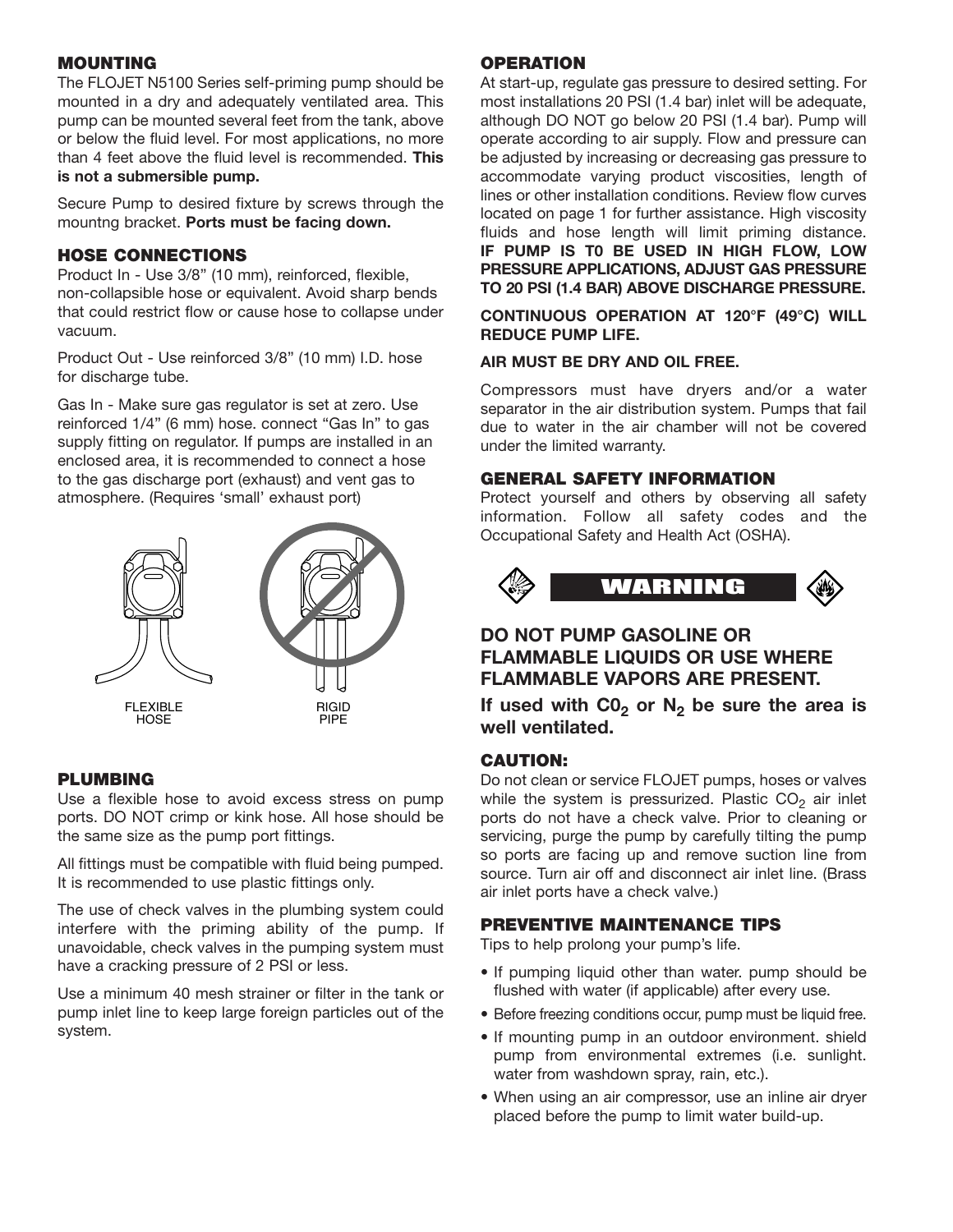#### **MODEL N5100 SERIES EXPLODED VIEW**



| Key | Part No.  | <b>Description</b>                                 | Qtv |
|-----|-----------|----------------------------------------------------|-----|
|     | 20467-005 | Kit, Check Valve Assembly, Buna                    | 4   |
|     | 20467-006 | Kit, Check Valve Assembly, Viton®                  | 4   |
|     | 20467-007 | Kit, Check Valve Assembly, Santo®                  | 4   |
|     | 20467-008 | Kit, Check Valve Assembly, Geolast                 | 4   |
| 2a  | 20466-005 | Kit, Diaphragm (incl. Pistons), Buna               | 2   |
|     | 20466-006 | Kit, Diaphragm (incl. Pistons), Viton <sup>®</sup> | 2   |
| 2h  | 20466-007 | Kit, Diaphragm (incl. Pistons), Santo <sup>®</sup> | 2   |
|     | 20466-008 | Kit, Diaphragm (incl. Pistons), Geolast            | 2   |
|     |           |                                                    |     |

# **DISASSEMBLY PROCEDURE**

Remove all gas lines and suction/discharge fittings from pump. This is accomplished by using a flatbladed screwdriver. Slide the retaining clips away from the gas "in," suction and discharge fittings. Then pull the fitting away from pump body.

Using a 5/16" (8 mm) socket, remove the 4 nuts and washers and pull out the body bolts.

The end caps, mounting brackets will separate from the pump. Grab a piston in each hand and twist each side counterclockwise. Remove the piston, diaphragm, piston seal and retaining washer from one side of the drive shaft.

Place drive shaft into a vise with wood block jaws and rotate counterclockwise to release old diaphragm. Install new diaphragm and hand tighten.

#### **CAUTION: Do not damage the surface of the drive shaft.**

Using a razor blade or sharp knife, cut label on the front of the pump along the seam in center of body.

With pump label facing you, slowly pull body apart. Disconnect exhaust hose from muffler and pull spool valve stem from body. Discard body gasket and old spool valve subassembly.

To assemble new spool valve subassembly, insert internal exhaust hose spring into exhaust hose. Connect hose to spool valve. Mount torsion springs into spool

| Kev | Part No.  | <b>Description</b>                  | Qtv |
|-----|-----------|-------------------------------------|-----|
| 3   | 20469-005 | Kit, Spool Valve & Springs, Buna    |     |
|     | 20469-006 | Kit, Spool Valve & Springs, Viton®  |     |
|     | 20469-007 | Kit, Spool Valve & Springs, EPDM    |     |
|     | 20469-008 | Kit, Spool Valve & Springs, Geolast |     |
| 4   | 20468-005 | Kit, End Caps                       | 2   |
| 5   | 20465-001 | Kit, Hardware                       |     |

#### **\*\*For optional port fittings, see F100-112\*\***

valve straight side first. Push torsion springs through spool valve to bent/hook end. Lubricate spool valve stem and insert stem into left side of pump body making sure torsion springs are positioned in retaining niches. Carefully push spool valve into pump until torsion springs snap inward and lock into place. Reconnect exhaust hose to muffler fitting.

#### **CAUTION: If exhaust hose is not reconnected to muffler fitting, pump will not operate.**

Position new body gasket and the two o-rings and press pump body together. Reinsert gas "in'' fitting, discharge and suction fitting into pump and slide retainer clips over fittings until they snap into place. This will help hold the pump together during assembly.

Lubricate and carefully reinsert the drive shaft through the pump body. Install new diaphragm and piston assembly onto drive shaft and hand tighten. Note positioning and direction each part is facing.

Position end caps onto pump body. Insert body bolts through pump body. Install washer, split washer and hex nut on each bolt.

Note: Remember to insert mounting bracket into niches on the body before installing end caps and bolts.

With a 5/16" (8 mm) nut driver, alternately tighten each body bolt maintaining even pressure around pump body. Using a 5/16" (8 mm) torque wrench tighten body bolts to 20 inch lbs.